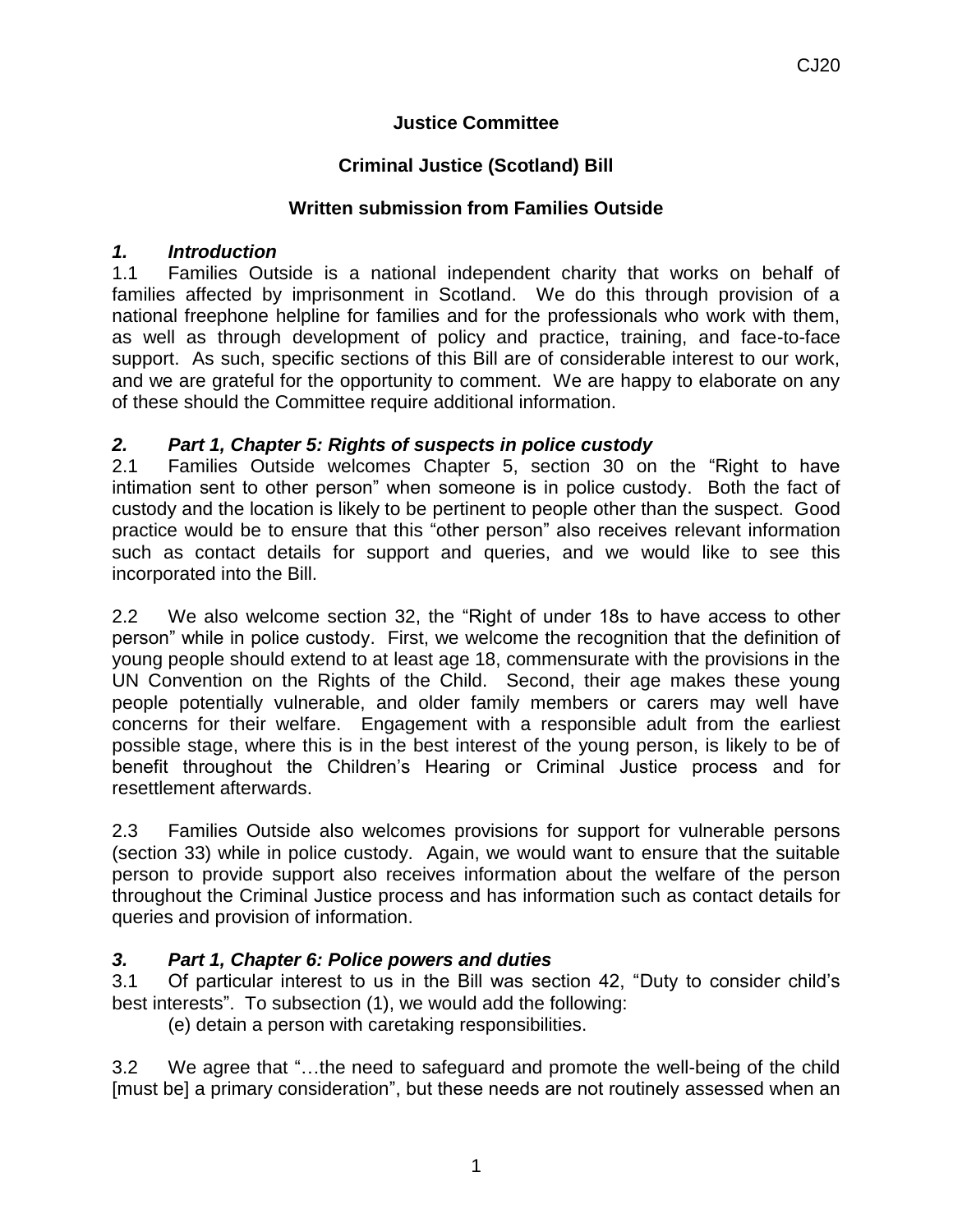adult is detained in police or prison custody. Research in Scotland and internationally reflects both short- and long-term impacts on children and families when a family member is imprisoned.<sup>1</sup> About a third of prisoners' children are present during the arrest, and the trauma they experience from this can be considerable.<sup>2</sup> Families Outside is currently working alongside a number of interested organisations to promote a Child & Family Impact Assessment at key stages in the criminal justice process. However, police already have the power to request a 'Child in Need' assessment from the Local Authority and, when a carer is arrested and detained, should be required to do so.

### *4. Part 4: Sentencing*

4.1 The short sections on sentencing would benefit from expansion to include a section to make it commensurate with the terms of the Children & Young People's Bill. Specifically this section could usefully include reference to the importance of child wellbeing (or indeed 'welfare' or 'best interest' as defined under existing legislation and case law). It should also reflect a need to take the child's best interest into account as a primary consideration in all actions that affect them (also Article 3.1 of the UNCRC). Section 278 of Part 18 of the Mental Health (Care and Treatment) (Scotland) Act 2003 asp 13 (Scottish Act) also sets a precedent in which the child's interests have to be considered and addressed in state actions concerning the child's parent(s) ("Duty to mitigate adverse effect of compulsory measures on parental relations").

4.2 As noted above, such considerations could be assessed through a 'Child in Need' assessment with the Local Authority or through a specifically designed Child & Family Impact Assessment. Such an assessment should also question the impact of decisions on a child's Right to Family Life under the Human Rights Act 1998. In Slovakia v Denise Srponova,<sup>3</sup> this consideration prevented the extradition and imprisonment of a lady that would have resulted in her son's placement in an orphanage following her breach of a probation order.

# *5. Part 6, Chapter 1: Procedural matters*

5.1 Finally, we welcome the provision in section 86 for the use of live television links in court. However, this section could usefully be extended to include the use of such technology to maintain family ties; encourage family participation in prison case conferences; and promote positive parenting such as through participation in parentteacher conferences, commensurate with recommendations in the National Parenting Strategy for additional support for imprisoned parents.

l 1 See review in Loucks, N. (2012) "Prisons: Where DOESN'T the community come in?" *Prison Service Journal* 204, 42-50.

 $2$  Ortega, B. (2009) "The impact of arrest on children and families." Paper presented at the Families Outside conference, *Step by step: Key stages for families affected by imprisonment*. Stirling Management Centre, 18 November 2009.

<sup>&</sup>lt;sup>3</sup> Sheriff Court, January 2013, unpublished. Case presented to the Cross-Party Group on Children and Families Affected by Imprisonment by Maggie Mellon, 30 January 2013.